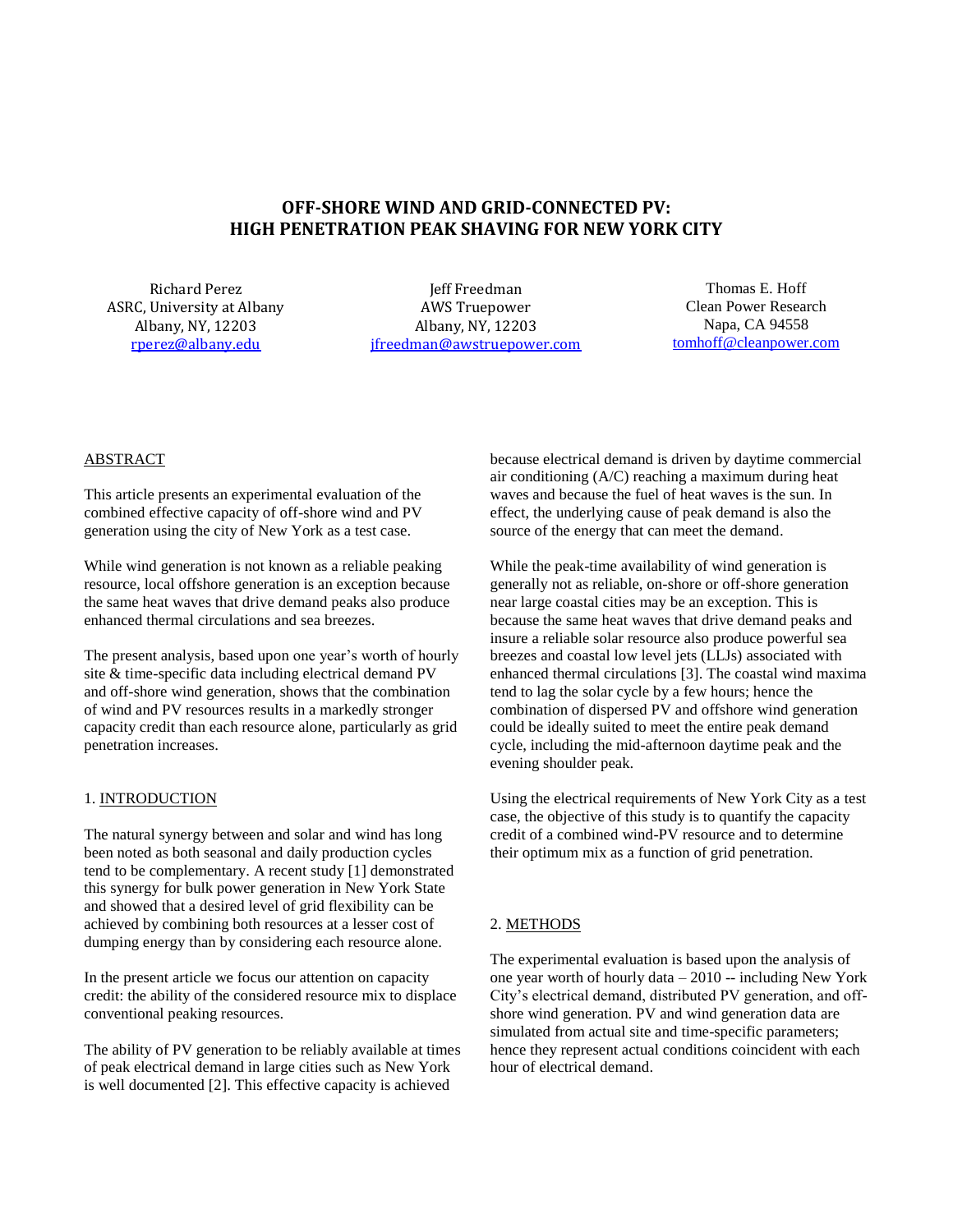## 2.2 Experimental Data

Load data: the New York Independent System Operator (NYISO [4]) archives real time load demand data for eleven zones in the state of New York. Zone J corresponds to the five boroughs of New York City that are served by two utilities: Consolidated Edison and the New York Power Authority. NYISO load data are archived on a 5-minute basis and were integrated to an hourly time interval for the present analysis. The 2010 peak demand for zone J occurred on July 6 at 4:30 PM DST topping 11.2 GW.

PV data: PV generation is assumed to be homogeneously distributed through the city. It is further assumed that the predominant PV configuration is optimized for midafternoon peaking conditions with an azimuth of  $45^{\circ}$  West and a tilt of  $30^{\circ}$ . PV capacity is defined in terms of rated AC output at 20 o ambient temperature (PTC rating [5]).

City-wide hourly PV output was simulated using SolarAnywhere standard resolution hourly irradiances, temperatures and wind speed as input and SolarAnywhere's PV simulation capabilities [7]. Note that the ability of satellite-based PV simulations to accurately derive capacity credits has been documented [8].

Wind data: Wind power output is simulated from known turbine power curves and capacity factors (with losses) estimated using observational data from offshore buoys archived at the National Data Buoy Center (NDBC [9]), and validated model output from AWS Truepower's windTrends data set. The accuracy of these models is well documented and is certainly adequate for the present analysis [10, 11[].

Offshore turbines are assumed to have a hub height of 120 meters.

### 2.2 Quantifying effective capacity

Capacity credit is quantified using two metrics recommended by the utility and the solar industry [12, 13]: the effective load carrying capability [ELCC] and the solar load control metric [SLC].

Both metrics can be estimated directly from the knowledge of load demand and power generation history – in the

present case, one year of time-coincident load and generation data.

The ELCC is based on the concept of loss of load probability. Utilities used the ELCC to quantify the capacity of their power generation units before the strengthening of continental/regional interconnectivity. The methodology was still applied at Pacific Gas and Electric [14] as late as the 1980s. As defined by Garver [15], the ELCC of a power plant represents its ability to increase the total generation capacity available on a local grid (e.g., a contiguous utility's service territory) without increasing its loss of load



Upper section of load duration curve

### Figure 1: Illustrating the SLC effective capacity metric [11]

probability. This is determined by calculating the loss of load probability of the considered generating resource (here PV and/or wind) and comparing it to an ideal equivalent resource with a constant output.

The SLC is a deterministic metric that quantifies the synergy between short term storage and/or demand response and the considered resource. This metric answers the question: Given a certain amount of cumulative demand response available to a utility, how much more guaranteed load reduction would be possible if PV and/or wind were deployed? This metric is illustrated in Fig. 1, whereby X represents the installed renewable capacity and Y represents the peak reduction achievable without the renewable resource by applying a cumulative amount of load management equal to the load management that would be required to increase the renewable capacity credit to 100% [12]. The SLC metric is a measure of firm achievable capacity, quantifying the capability of resource and load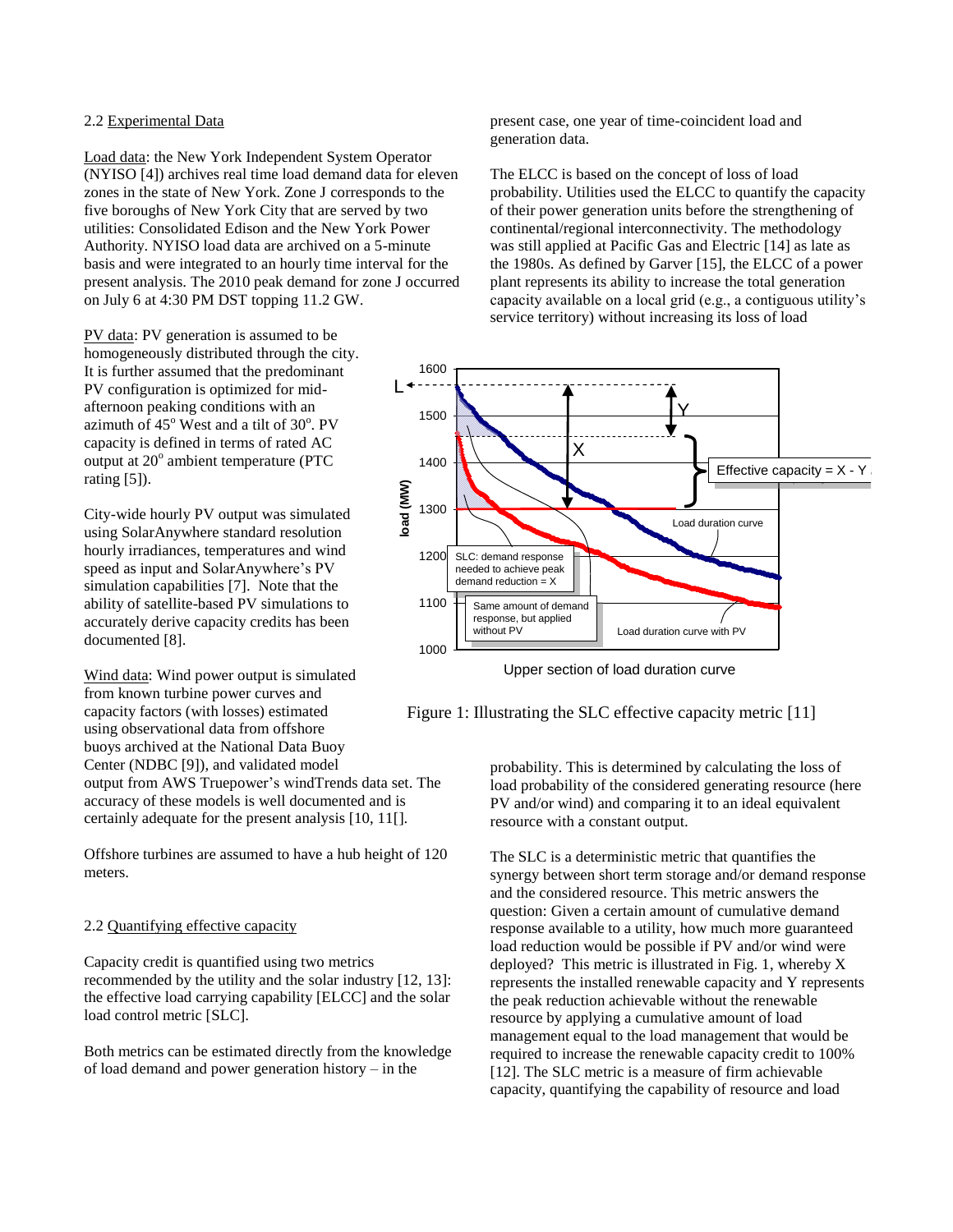control – from, e.g., demand response, storage or backup – to firmly deliver 100% nameplate capacity.

Both metrics are presented here in relative (percent) terms by dividing the calculated SLC or ELCC capacity by the generating capacity of the considered resource/wind mix.

### 2.2 Resource penetration scenarios

We explore multiple generation scenarios representing different mixes of solar and wind -- ranging from 100% solar to 100% wind -- and grid penetration levels up to 30% capacity penetration (i.e., up to 3.4 GW of deployed renewable resource).

#### 3. RESULTS

Figs. 2 and 3 respectively compare the ELCC and SLC capacities of PV alone, of wind alone, and of the ideal mix delivering the highest capacity. The ideal Wind PV mix for each capacity metric is reported in Fig. 3 (ELCC) and Fig. 4 (SLC). All PV/wind mix and all penetration scenarios are reported in Tables 1 and 2 in the appendix.

Results show that both capacity metrics are quantitatively consistent, allowing us to make the following observations:

- The effective capacity of the solar-wind mix is higher than each resource's considered alone, indicative of a strong peak shaving synergy between both resources.
- The ideal mix goes from nearly 100% PV at very low penetration to roughly 40% wind - 60% PV at 30% penetration.
- The synergy between the wind and PV resources becomes stronger as grid penetration increases - at 5% penetration, the ideal mix increases the mean individual capacity of PV and wind by a factor of 1.2; while at 30% penetration this factor reaches 2.2.

The synergy between the two renewable resources is qualitatively shown in Fig. 5, comparing the peak demand day availability of each resource alone and ideally combined. The data shown in Fig. 4 correspond to a 20% grid penetration scenario



Figure 2: Relative Effective Load Carrying Capability as a function of grid penetration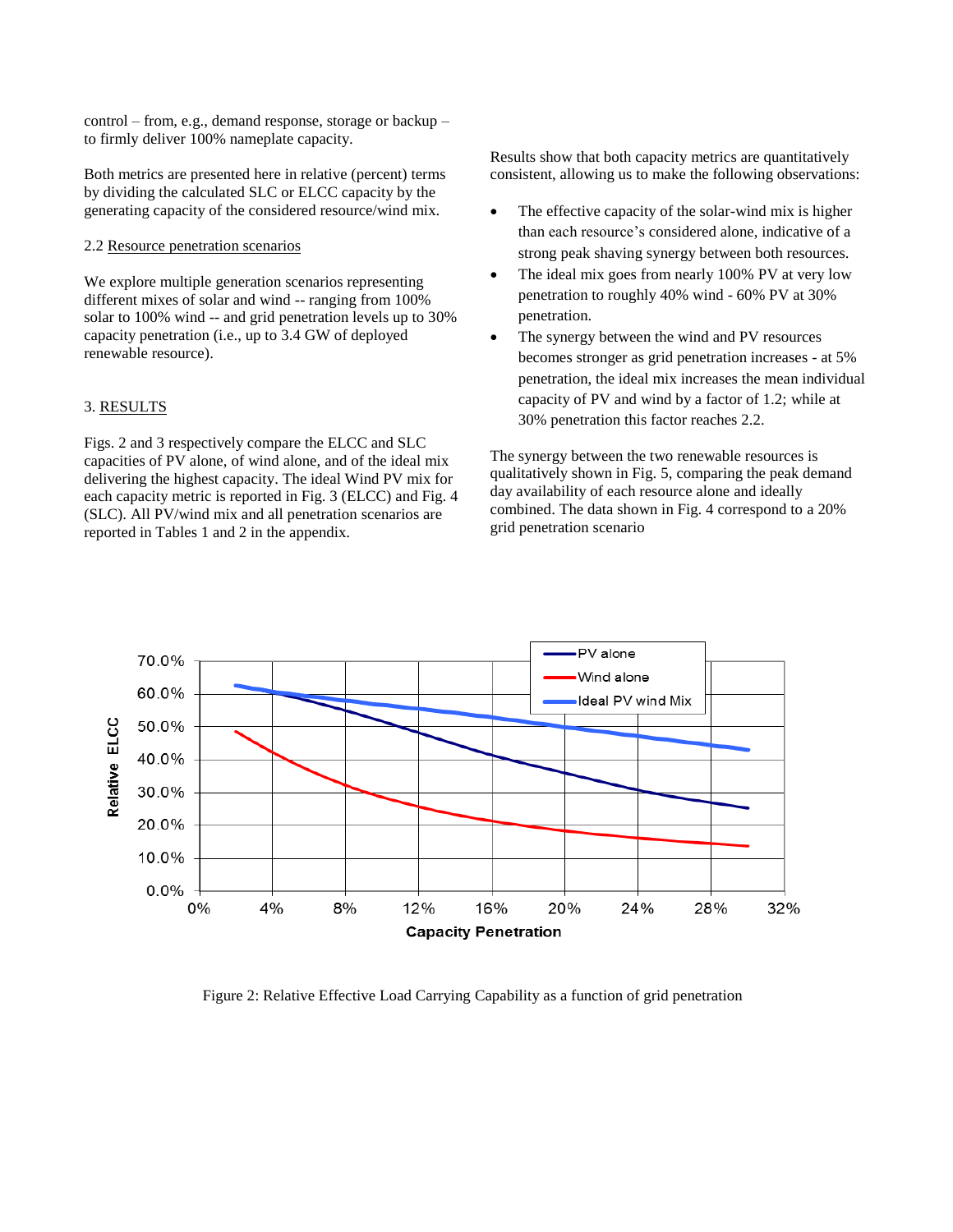

Figure 3: Relative SLC Capacity as a function of grid penetration Figure 3



Figure 3: Ideal Wind fraction for the ELCC metric



Figure 4: Ideal Wind fraction for the SLV capacity metric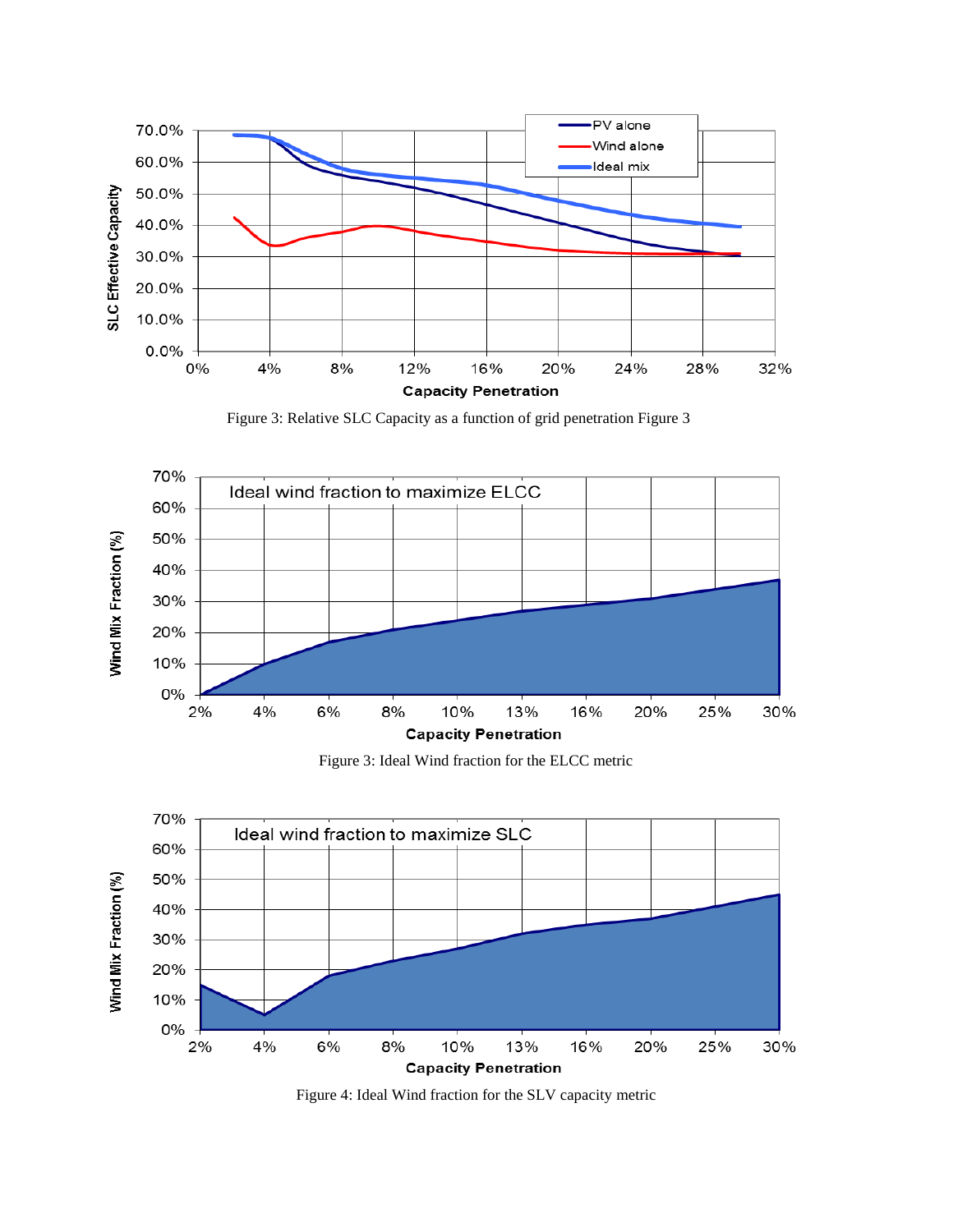

Figure 4: Availability of PV, Wind and the ideal resource mix on peak day (July 6, 2010)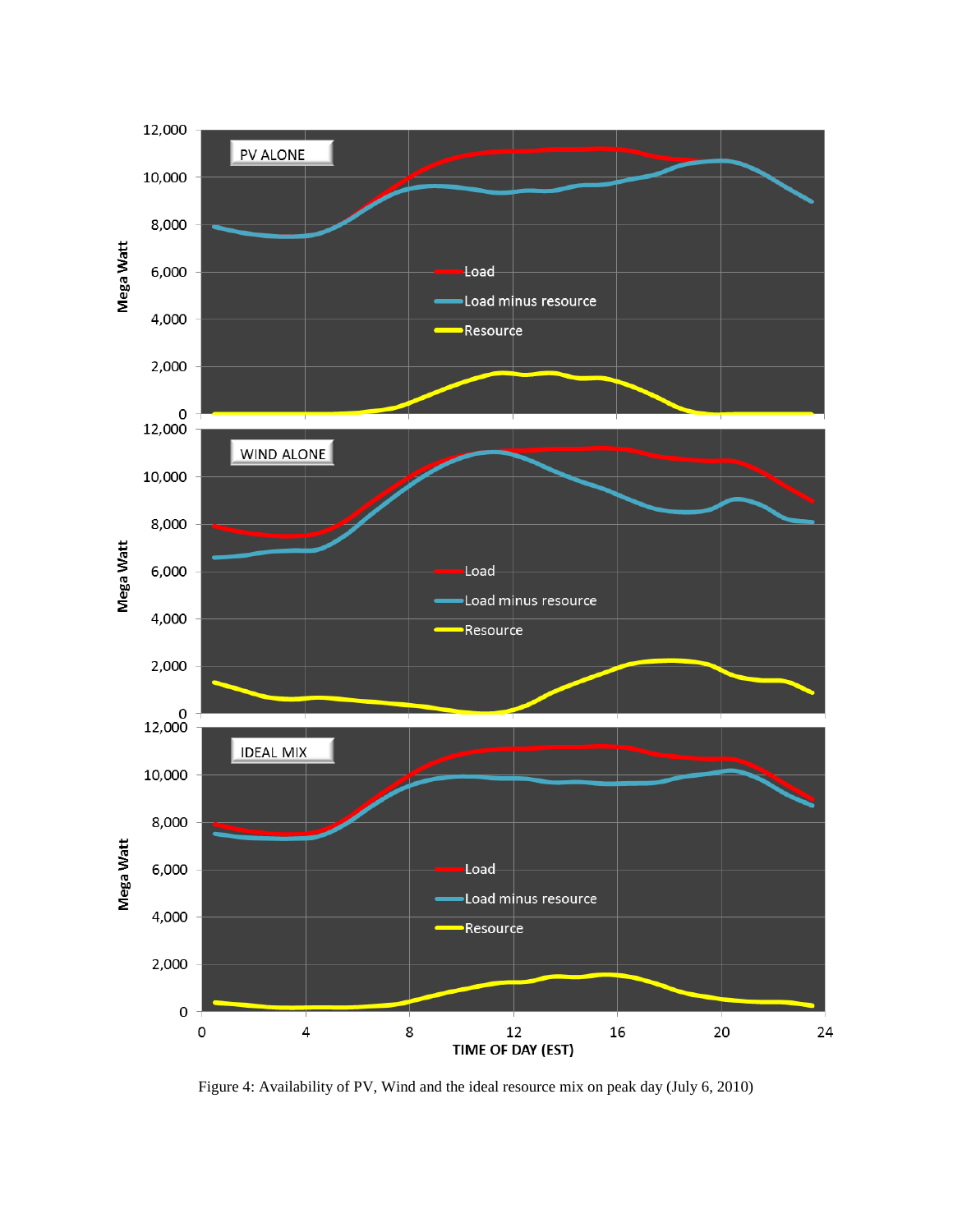### 4. DISCUSSION

The experimental evidence analyzed in this article shows that the combination of wind and PV resources results in a markedly stronger capacity credit than each resource's alone.

The optimum mix of wind and solar generation ranges from nearly all solar at very low penetration to 40%/60% wind/solar at 30% penetration.

This peak shaving synergy between both renewable resources increases as grid penetration increases. While the capacity credit of both resources decrease rapidly with penetration, the capacity credit of the ideal mix remains well above 40% at 30% penetration. At this level of penetration, such an ideal mix would consist of ~1.35 GW offshore wind and 2 GW of PV generation.

# 6. REFERENCES

- 1. Nikolakakisa T., and V. Fthenakis (2011): The optimum mix of electricity from wind- and solarsources in conventional power systems: Evaluating the case for New York State. Energy Policy, Volume 39, Issue 11, Pages 6972-6980
- 2. Perez, R., R. Margolis, M. Kmiecik, M. Schwab and M. Perez, (2006): Update: Effective Load Carrying Capability of Photovoltaics in the United States. Proc. ASES Annual Conference, Denver, CO
- 3. Freedman, J. M., 2011: Data Needs Based upon Work with Developers in the Offshore Waters of the Atlantic, Gulf of Mexico and Great Lakes. American Meteorological Society 2011 AMS Summer Community Meeting • 8–11 August 2011.Boulder CO
- 4. NYISO (2010): New York Independent System Operator's Open Access Same-Time Information System. [http://www.nyiso.com](http://www.nyiso.com/)
- 5. Kurtz, S., D. Myers, T. Townsend, C. Whitaker, A. Maish, R. Hulstrom and K. Emery, (2000): Outdoor rating conditions for photovoltaic modules and systems. Solar Energy Materials and Solar Cells, 379-391
- 6. Solar Anywhere, 2012. Web-Based Service that Provides Hourly, Satellite-Derived Solar Irradiance Data Forecasted 7 days ahead and Archival Data back to January 1, 1998 and simulates PV output. [www.SolarAnywhere.com](http://www.solaranywhere.com/)
- 7. Zelenka, A., Perez R, Seals R. and Renné D., (1999): Effective Accuracy of Satellite-derived irradiance, Theoretical and Applied Climatology, 62, 199-207
- 8. <http://www.ndbc.noaa.gov/>
- 9. M. Schwartz, D. Heimiller, S. Haymes, and W. Musial 2010: Assessment of Offshore Wind Energy Resources for the United States. Technical Report NREL/TP-500- 45889 June 2010
- 10. M. A. Taylor, M. C. Brower, J. M. Freedman, and K. T. Waight (2009): Using simulated wind data from a mesoscale model in MCP. WindPower 2009, American Wind Energy Association, Chicago IL.
- 11. Perez R., M. Taylor, T. Hoff and J.P Ross, (2009): Redefining PV Capacity. Public Utilities Fortnightly, February 2009, pp. 44-50
- 12. Perez, Taylor, T. Hoff and J. P. Ross, (2008): Reaching Consensus in the Definition of Photovoltaics Capacity Credit in the USA. IEE Transaction on Geoscience and Remote Sensing TGRS-2008-00157.R1
- 13. Hoff, T., (1988): Calculating Photovoltaics' Value: A Utility Perspective, IEEE Transactions on Energy Conversion 3: 491-495
- 14. Garver, L. L., (1966): Effective Load carrying Capability of Generating Units, IEEE Transactions, Power Apparatus and Systems. Vol. Pas-85, no. 8, 1966.